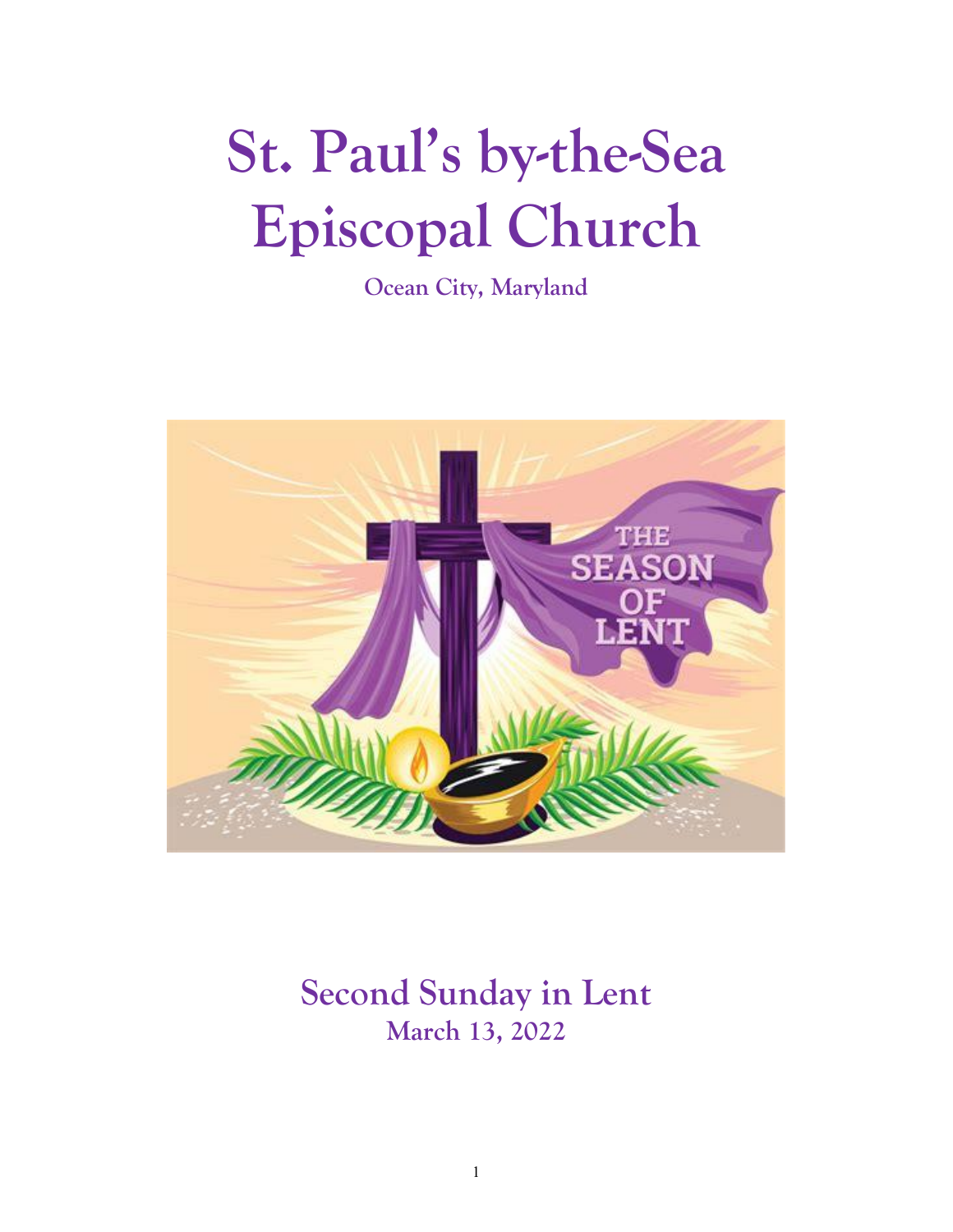# Holy Eucharist—Rite II

*Surely the presence of the Lord is in this place. I can feel His mighty power and His grace. I can hear the brush of angel's wings, I see glory on each face. Surely the presence of the Lord is in this place.*

#### Processional Hymn: **Hymnal 1982, #401**

1 The God of Abraham praise, who reigns enthroned above; Ancient of everlasting days, and God of love; the Lord, the great I AM, by earth and heaven confessed: we bow and bless the sacred Name for ever blest.

2 He by himself hath sworn: we on his oath depend; we shall, on eagles-wings upborne, to heaven ascend: we shall behold his face, we shall his power adore, and sing the wonders of his grace for evermore.

3 There dwells the Lord, our King, the Lord, our Righteousness, triumphant o'er the world and sin, the Prince of Peace; on Zion's sacred height his kingdom he maintains, and, glorious with his saints in light, for ever reigns.

4 The God who reigns on high the great archangels sing, and "Holy, holy, holy," cry, "Almighty King!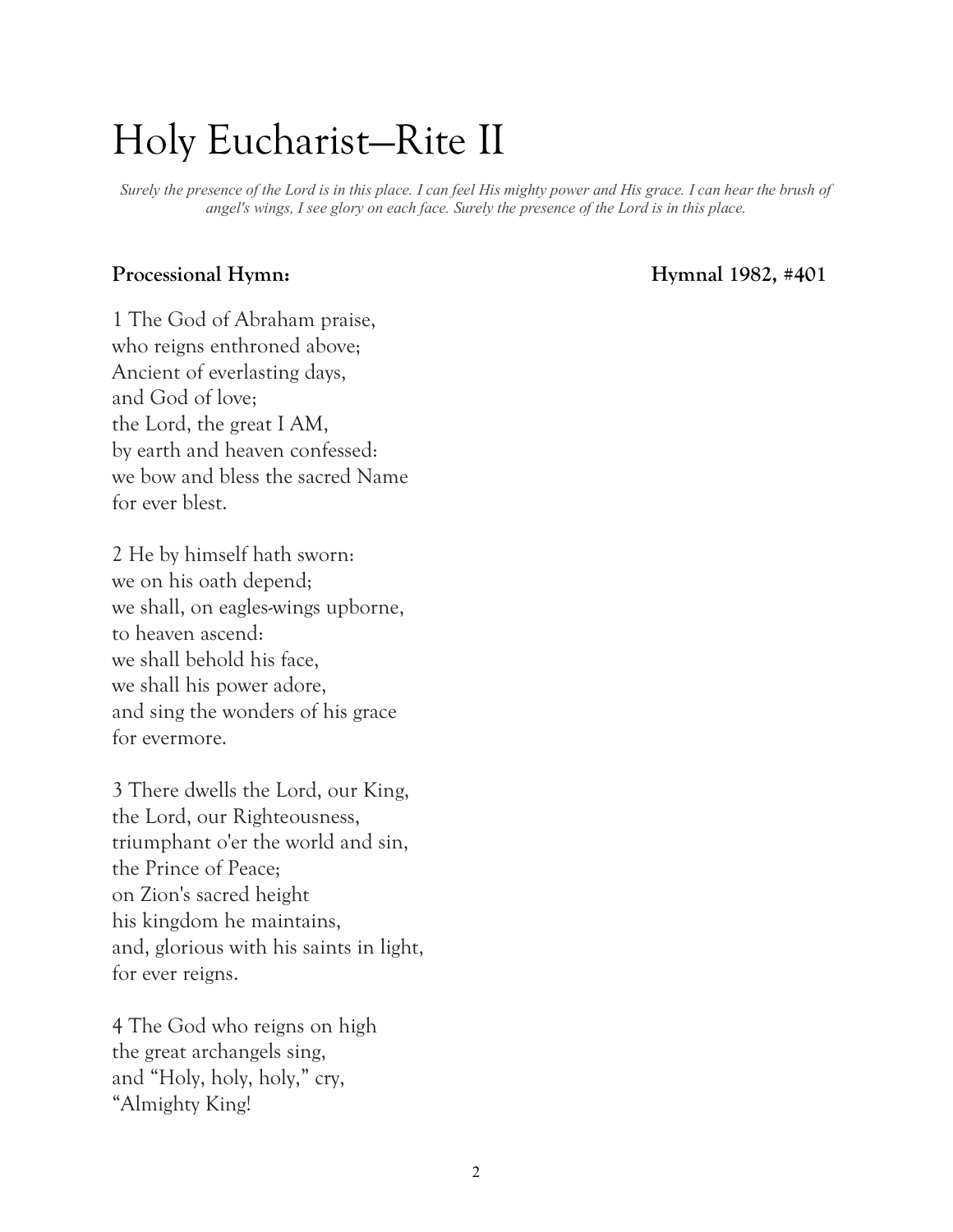Who was, and is, the same, and evermore shall be: eternal Father, great I AM, we worship thee."

5 The whole triumphant host give thanks to God on high; "Hail, Father, Son, and Holy Ghost" they ever cry; hail, Abraham's Lord divine! With heaven our songs we raise; all might and majesty are thine, and endless praise.

### **The Collect of the Day**

*The Celebrant says to the people*

The Lord be with you. *People* And also with you. *Celebrant* Let us pray.

*The Celebrant says the Collect.*

O God, whose glory it is always to have mercy: Be gracious to all who have gone astray from your ways, and bring them again with penitent hearts and steadfast faith to embrace and hold fast the unchangeable truth of your Word, Jesus Christ your Son; who with you and the Holy Spirit lives and reigns, one God, for ever and ever. *Amen.*

# **The Word of God**

*The people standing, the Celebrant says*

Bless the Lord who forgives all our sins; *People* His mercy endures for ever.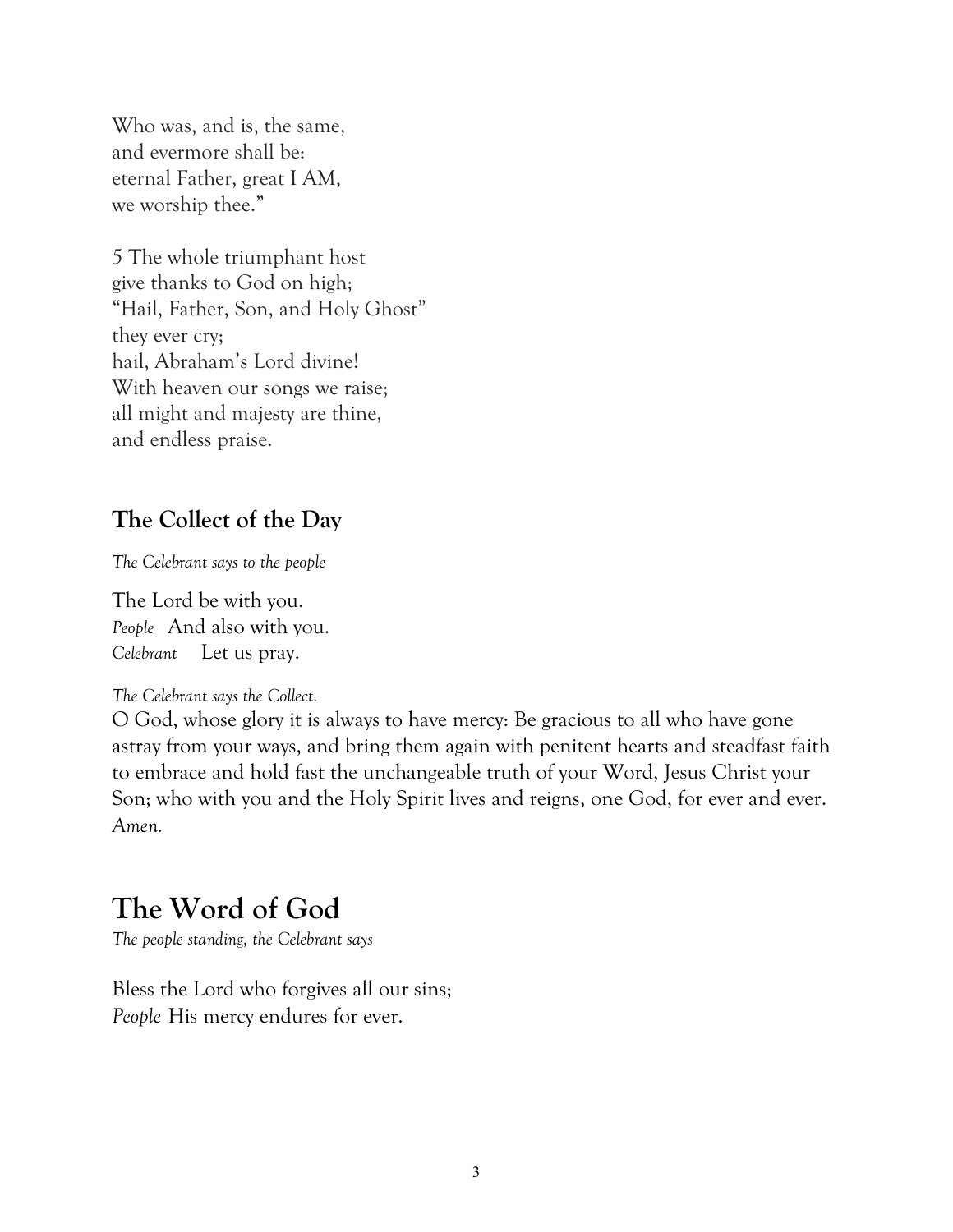*The Celebrant may say* Almighty God, to you all hearts are open, all desires known, and from you no secrets are hid: Cleanse the thoughts of our hearts by the inspiration of your Holy Spirit, that we may perfectly love you, and worthily magnify your holy Name; through Christ our Lord. *Amen.*

### **The Lessons**

*The people sit. One or two Lessons, as appointed, are read, the Reader first saying*

*A Reading (Lesson) from the Book of Genesis, the 15th chapter beginning at the first verse*

<sup>1</sup>After these things the word of the Lord came to Abram in a vision, "Do not be afraid, Abram, I am your shield; your reward shall be very great."

<sup>2</sup>But Abram said, "O Lord God, what will you give me, for I continue childless, and the heir of my house is Eliezer of Damascus?" <sup>3</sup>And Abram said, "You have given me no offspring, and so a slave born in my house is to be my heir." <sup>4</sup>But the word of the Lord came to him, "This man shall not be your heir; no one but your very own issue shall be your heir." <sup>5</sup>He brought him outside and said, "Look toward heaven and count the stars, if you are able to count them." Then he said to him, "So shall your descendants be." <sup>6</sup>And he believed the Lord; and the Lord reckoned it to him as righteousness.

<sup>7</sup>Then he said to him, "I am the Lord who brought you from Ur of the Chaldeans, to give you this land to possess." <sup>8</sup>But he said, "O Lord God, how am I to know that I shall possess it?" <sup>9</sup>He said to him, "Bring me a heifer three years old, a female goat three years old, a ram three years old, a turtledove, and a young pigeon." <sup>10</sup>He brought him all these and cut them in two, laying each half over against the other; but he did not cut the birds in two. <sup>11</sup>And when birds of prey came down on the carcasses, Abram drove them away.

<sup>12</sup>As the sun was going down, a deep sleep fell upon Abram, and a deep and terrifying darkness descended upon him.

<sup>17</sup>When the sun had gone down and it was dark, a smoking fire pot and a flaming torch passed between these pieces. <sup>18</sup>On that day the Lord made a covenant with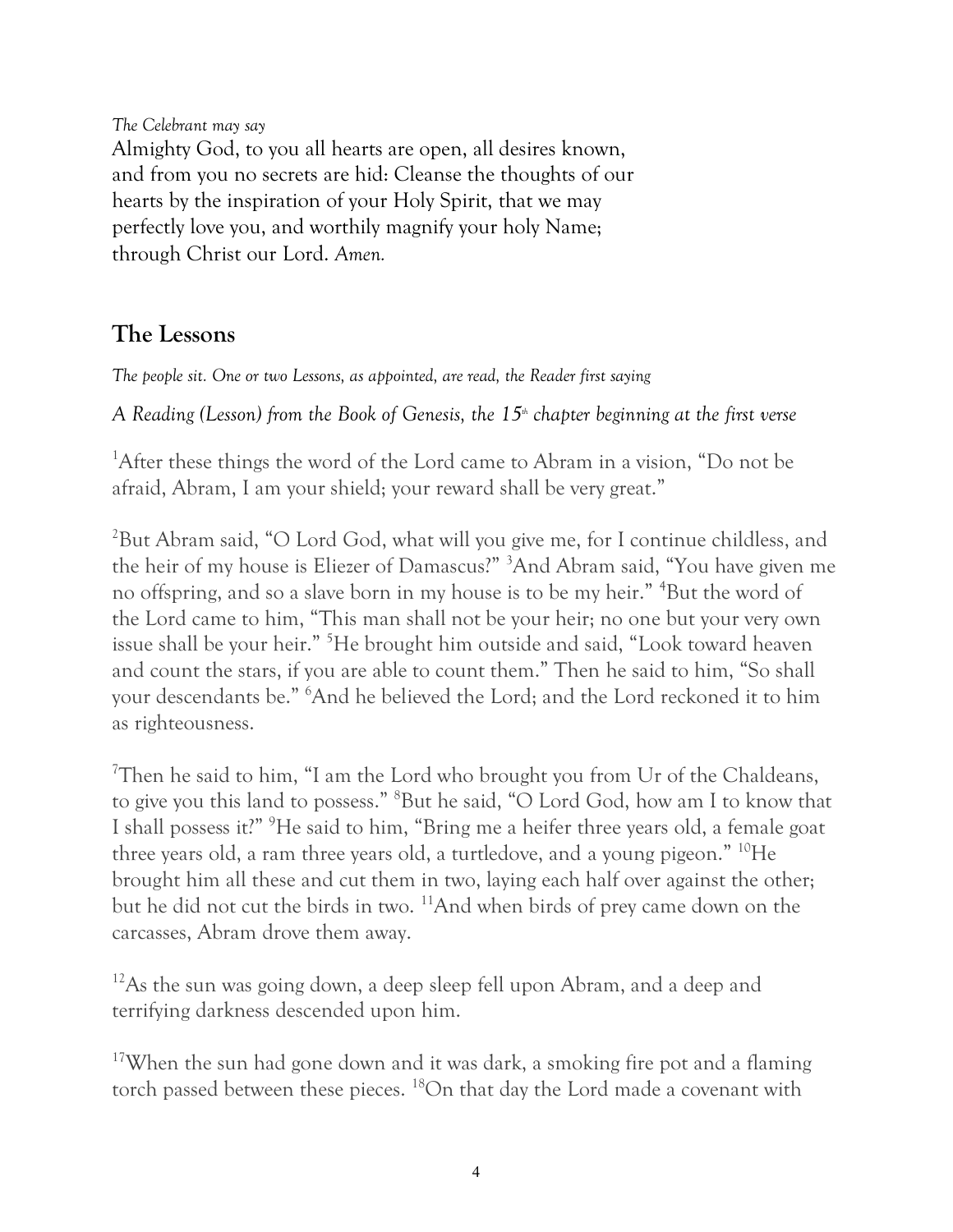Abram, saying, "To your descendants I give this land, from the river of Egypt to the great river, the river Euphrates,

*After each Reading, the Reader may say* The Word of the Lord. *People* Thanks be to God.

#### **Psalm** 27

<sup>1</sup> The Lord is my light and my salvation; whom then shall I fear? \* the Lord is the strength of my life; of whom then shall I be afraid? <sup>2</sup> When evildoers came upon me to eat up my flesh, \* it was they, my foes and my adversaries, who stumbled and fell. <sup>3</sup> Though an army should encamp against me,  $*$  yet my heart shall not be afraid; <sup>4</sup> And though war should rise up against me,  $*$  yet will I put my trust in him. <sup>5</sup> One thing have I asked of the Lord; one thing I seek; \* that I may dwell in the house of the Lord all the days of my life;  $6$ <sup>6</sup>To behold the fair beauty of the Lord  $*$  and to seek him in his temple. <sup>7</sup> For in the day of trouble he shall keep me safe in his shelter; \* he shall hide me in the secrecy of his dwelling and set me high upon a rock. <sup>8</sup> Even now he lifts up my head \* above my enemies round about me. <sup>9</sup> Therefore I will offer in his dwelling an oblation with sounds of great gladness; \* I will sing and make music to the Lord.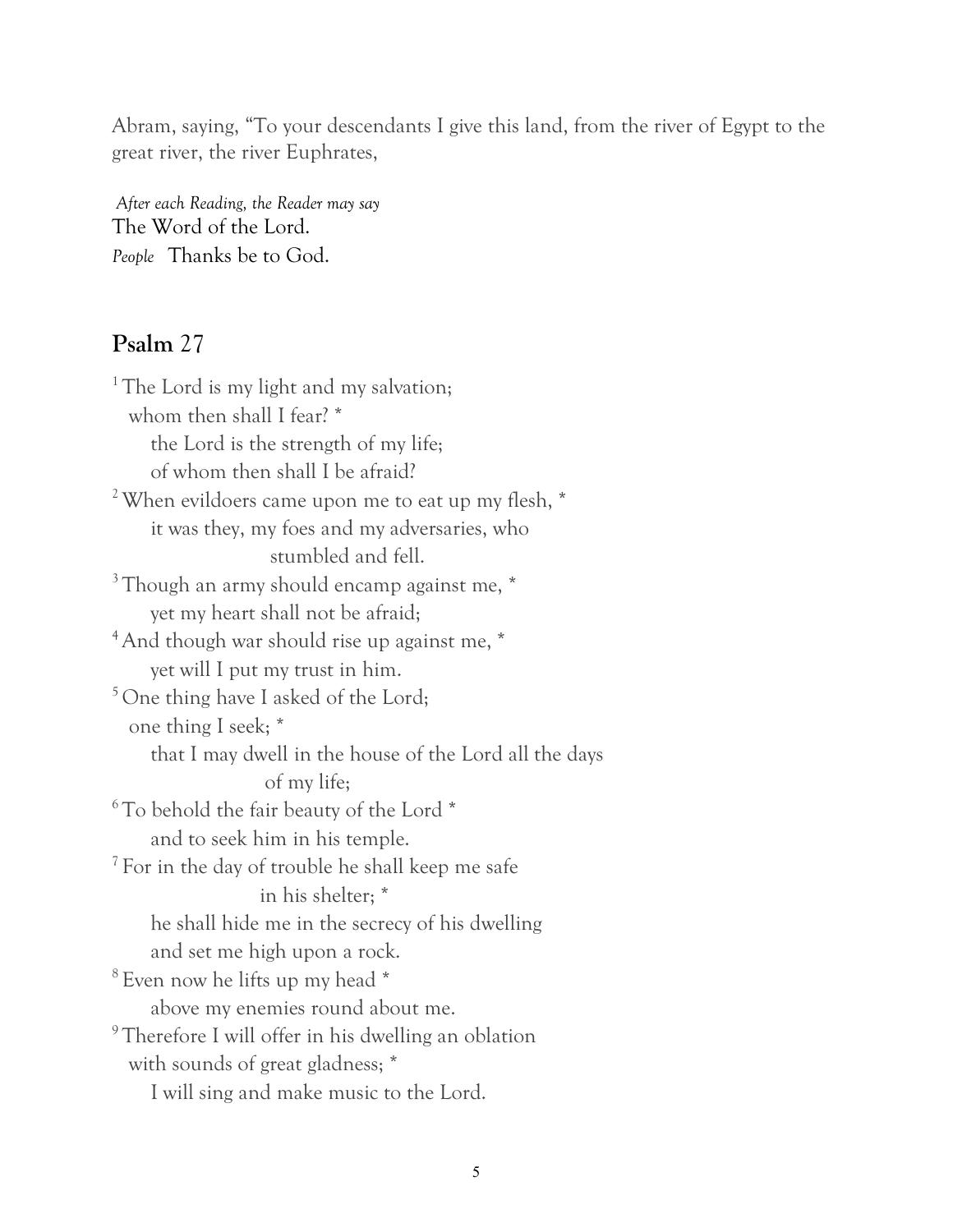<sup>10</sup> Hearken to my voice, O Lord, when I call; \* have mercy on me and answer me.  $11$  You speak in my heart and say, "Seek my face."  $*$  Your face, Lord, will I seek. <sup>12</sup> Hide not your face from me,  $*$  nor turn away your servant in displeasure.  $13$  You have been my helper; cast me not away; \* do not forsake me, O God of my salvation. <sup>14</sup> Though my father and my mother forsake me,  $*$  the Lord will sustain me.  $15$  Show me your way, O Lord;  $*$  lead me on a level path, because of my enemies. <sup>16</sup> Deliver me not into the hand of my adversaries, \* for false witnesses have risen up against me, and also those who speak malice. <sup>17</sup> What if I had not believed that I should see the goodness of the Lord \* in the land of the living! <sup>18</sup>O tarry and await the Lord's pleasure; be strong, and he shall comfort your heart; \* wait patiently for the Lord.

#### **Epistle**

A Reading (Lesson) from Philippians, the 3<sup>-1</sup> chapter beginning at the seventeenth verse.

<sup>17</sup>Brothers and sisters, join in imitating me, and observe those who live according to the example you have in us. <sup>18</sup>For many live as enemies of the cross of Christ; I have often told you of them, and now I tell you even with tears. <sup>19</sup>Their end is destruction; their god is the belly; and their glory is in their shame; their minds are set on earthly things. <sup>20</sup>But our citizenship is in heaven, and it is from there that we are expecting a Savior, the Lord Jesus Christ. <sup>21</sup>He will transform the body of our humiliation that it may be conformed to the body of his glory, by the power that also enables him to make all things subject to himself.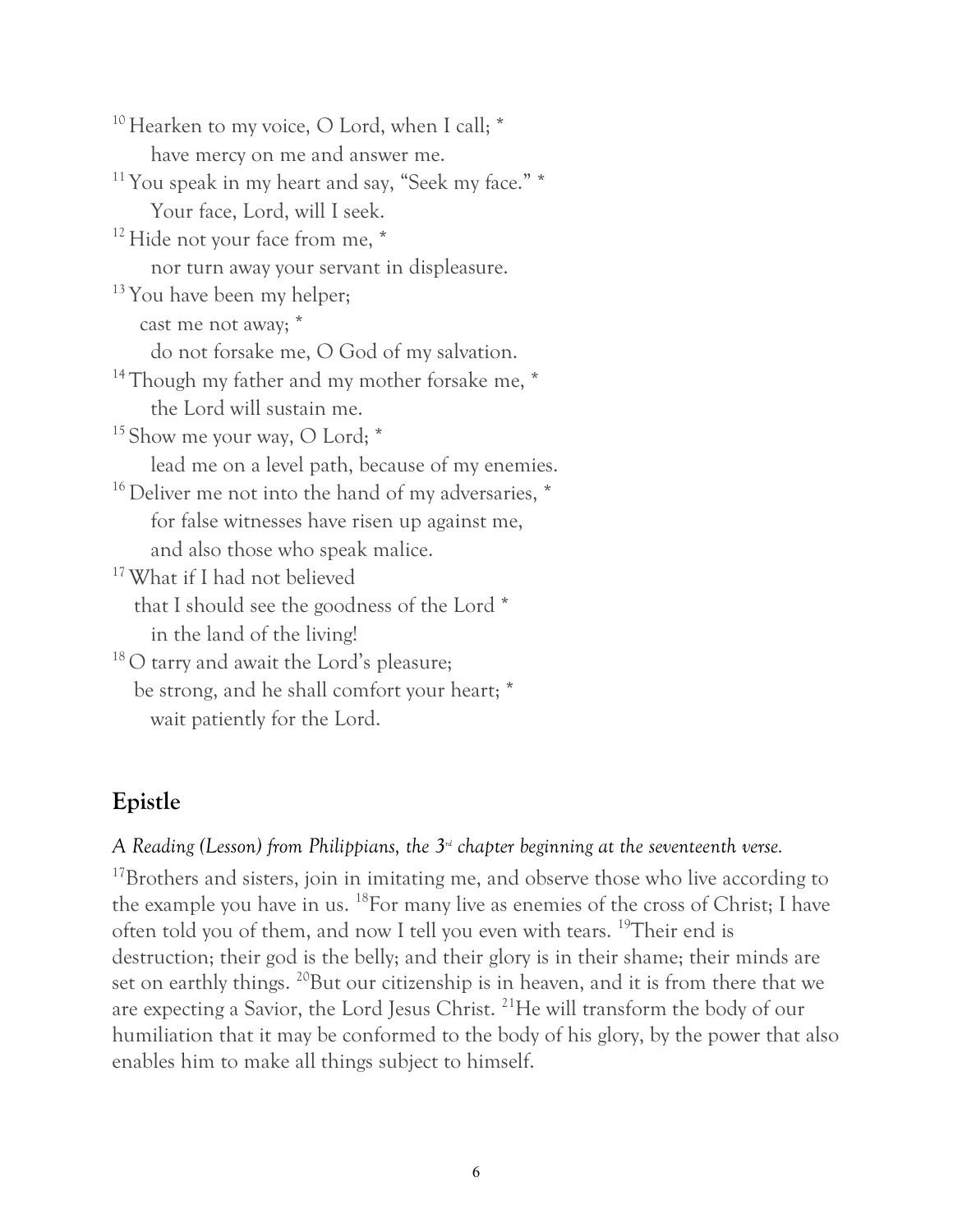<sup>1</sup>Therefore, my brothers and sisters, whom I love and long for, my joy and crown, stand firm in the Lord in this way, my beloved.

*After each Reading, the Reader may say* The Word of the Lord. *People* Thanks be to God.

1 Hail, thou once despised Jesus! Hail, thou Galilean King! Thou didst suffer to release us; thou didst free salvation bring. Hail, thou universal Savior, bearer of our sin and shame! By thy merit we find favor: life is given through thy Name.

2 Paschal Lamb, by God appointed, all our sins on thee were laid: by almighty love anointed, thou hast full atonement made. All thy people are forgiven through the virtue of thy blood: opened is the gate of heaven, reconciled are we with God.

3 Jesus, hail! enthroned in glory, there for ever to abide; all the heavenly hosts adore thee, seated at thy Father's side. There for sinners thou art pleading: there thou dost our place prepare; ever for us interceding, till in glory we appear.

4 Worship, honor, power, and blessing thou art worthy to receive;

**Sequence Hymn: Hymnal 1982, #495**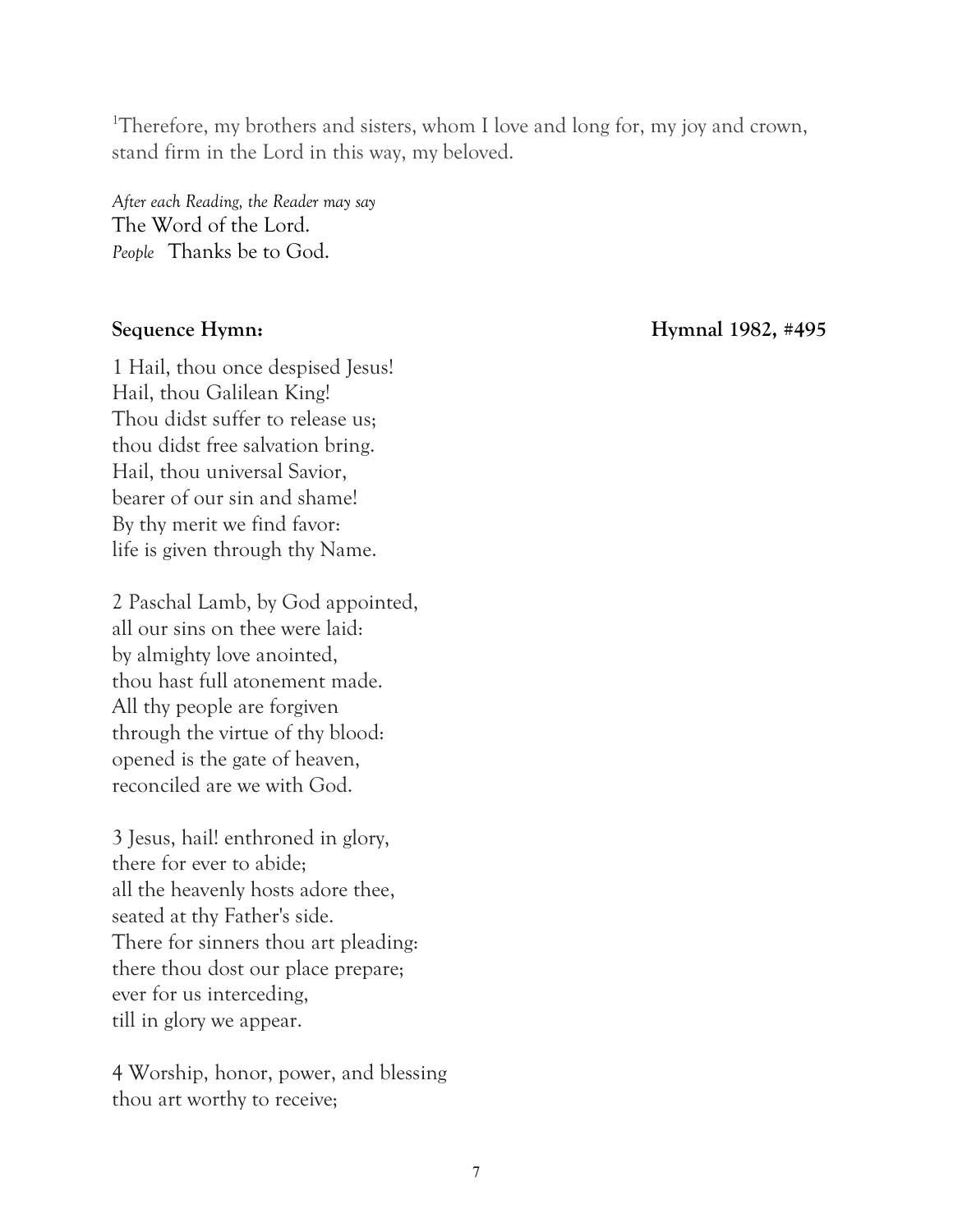highest praises, without ceasing, right it is for us to give. Help, ye bright angelic spirits, all your noblest anthems raise; help to sing our Savior's merits, help to chant Emmanuel's praise!

#### **Gospel**

*Then, all standing, the Deacon or a Priest reads the Gospel, first saying*

The Holy Gospel of our Lord Jesus Christ according to Luke. *People* Glory to you, Lord Christ.

 $31$ At that very hour some Pharisees came and said to him, "Get away from here, for Herod wants to kill you." <sup>32</sup>He said to them, "Go and tell that fox for me, 'Listen, I am casting out demons and performing cures today and tomorrow, and on the third day I finish my work. <sup>33</sup>Yet today, tomorrow, and the next day I must be on my way, because it is impossible for a prophet to be killed outside of Jerusalem.' <sup>34</sup>Jerusalem, Jerusalem, the city that kills the prophets and stones those who are sent to it! How often have I desired to gather your children together as a hen gathers her brood under her wings, and you were not willing!<sup>35</sup>See, your house is left to you. And I tell you, you will not see me until the time comes when you say, 'Blessed is the one who comes in the name of the Lord."

*After the Gospel, the Reader says* The Gospel of the Lord. *People* Praise to you, Lord Christ.

#### **The Sermon** *The Reverend Carl Mosley*

*On Sundays and other Major Feasts there follows, all standing*

#### **The Nicene Creed**

We believe in one God, the Father, the Almighty, maker of heaven and earth,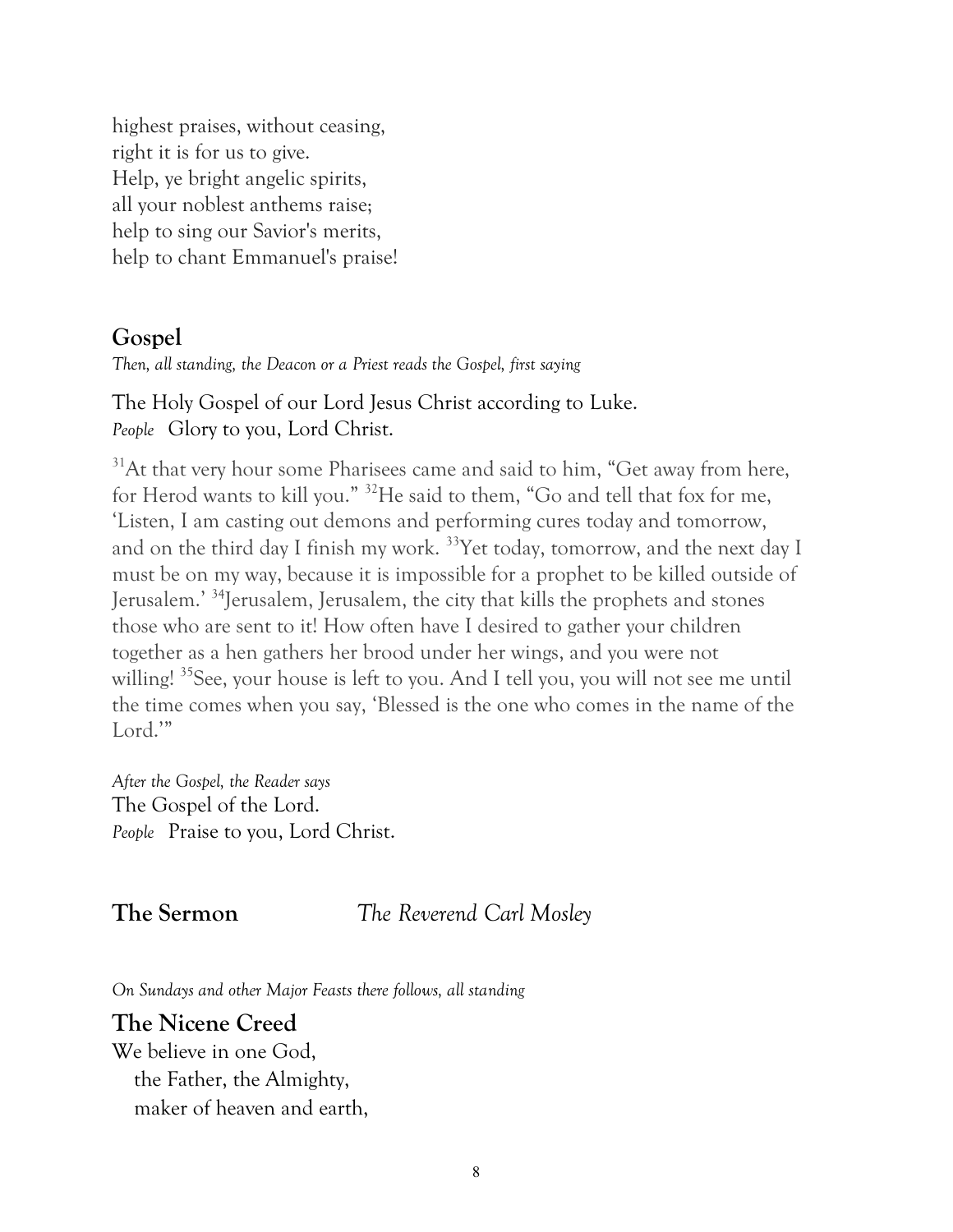of all that is, seen and unseen. We believe in one Lord, Jesus Christ, the only Son of God, eternally begotten of the Father, God from God, Light from Light, true God from true God, begotten, not made, of one Being with the Father. Through him all things were made. For us and for our salvation he came down from heaven: by the power of the Holy Spirit he became incarnate from the Virgin Mary, and was made man. For our sake he was crucified under Pontius Pilate; he suffered death and was buried. On the third day he rose again in accordance with the Scriptures; he ascended into heaven and is seated at the right hand of the Father. He will come again in glory to judge the living and the dead, and his kingdom will have no end. We believe in the Holy Spirit, the Lord, the giver of life, who proceeds from the Father and the Son. With the Father and the Son he is worshiped and glorified. He has spoken through the Prophets. We believe in one holy catholic and apostolic Church. We acknowledge one baptism for the forgiveness of sins. We look for the resurrection of the dead, and the life of the world to come. *Amen*.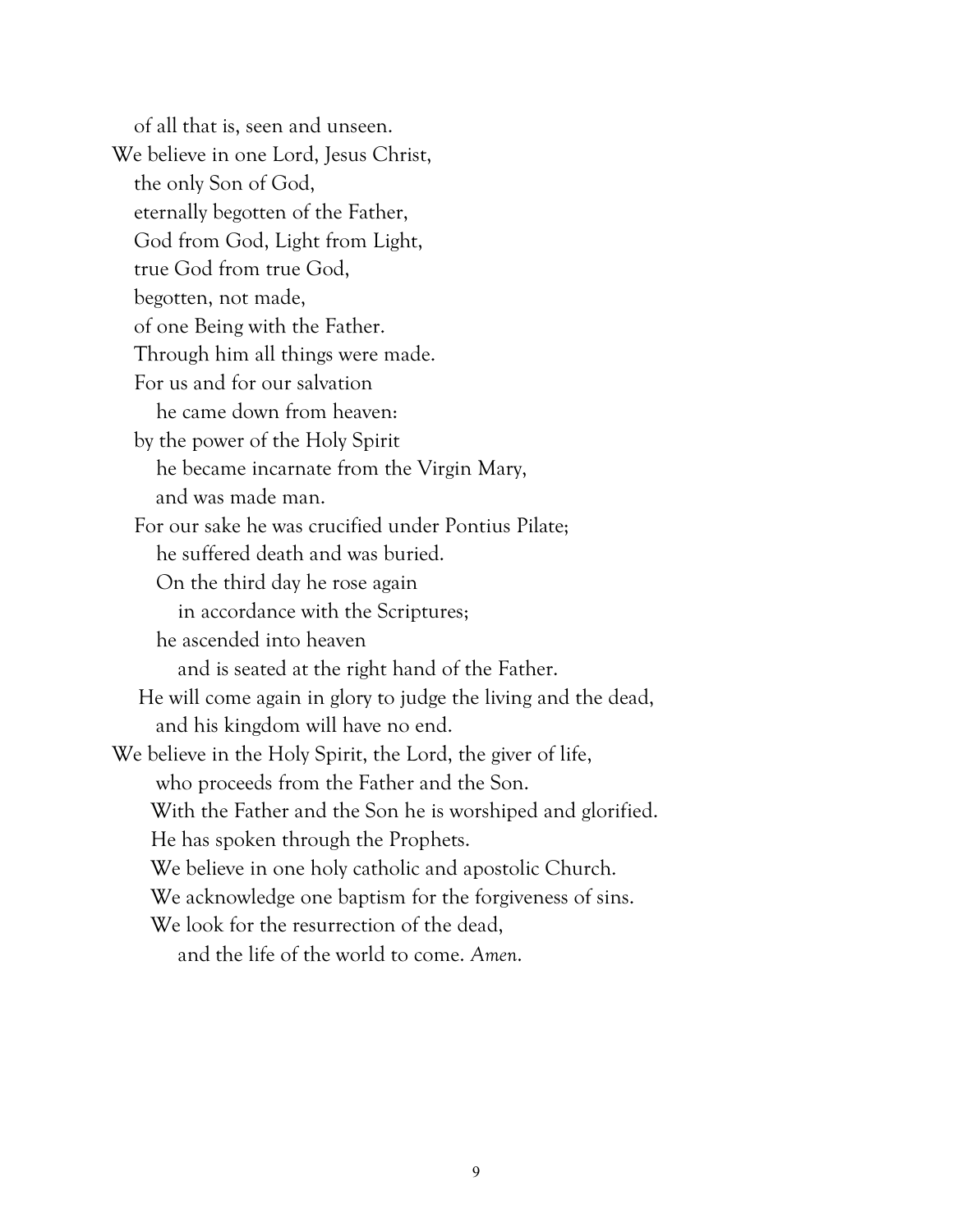### **The Prayers of the People**

Form III *The Leader and People pray responsively*

Father, we pray for your holy Catholic Church; *That we all may be one.*

Grant that every member of the Church may truly and humbly serve you; on the Diocesan Cycle of Prayer, we give thanks for the witness of God's people at St. Paul's, Vienna, and for their Priest-in-Charge, the Rev. Dennis Morgan and his spouse, Jane.. On our Local Faith Communities Prayer Cycle, we pray for St. John's United Methodist Church, Berlin. *That your Name may be glorified by all people.*

We pray for Santosh, our Bishop and all bishops, Fr. Carl, priests, and deacons; *That they may be faithful ministers of your Word and Sacraments.*

We pray for all who govern and hold authority in the nations of the world; *That there may be justice and peace on the earth.*

Give us grace to do your will in all that we undertake; *That our works may find favor in your sight.*

Have compassion on those who suffer from any grief or trouble; especially those on our prayer list.

*That they may be delivered from their distress.*

Give to the departed eternal rest. *Let light perpetual shine upon them.*

We praise you for your saints who have entered into joy; *May we also come to share in your heavenly kingdom.*

We pray for those celebrating birthdays this week, especially William Rothermel, Jonathan Rothermel, and Ralph Holloway; and those celebrating anniversaries.

Let us pray for our own needs and those of others. *Silence*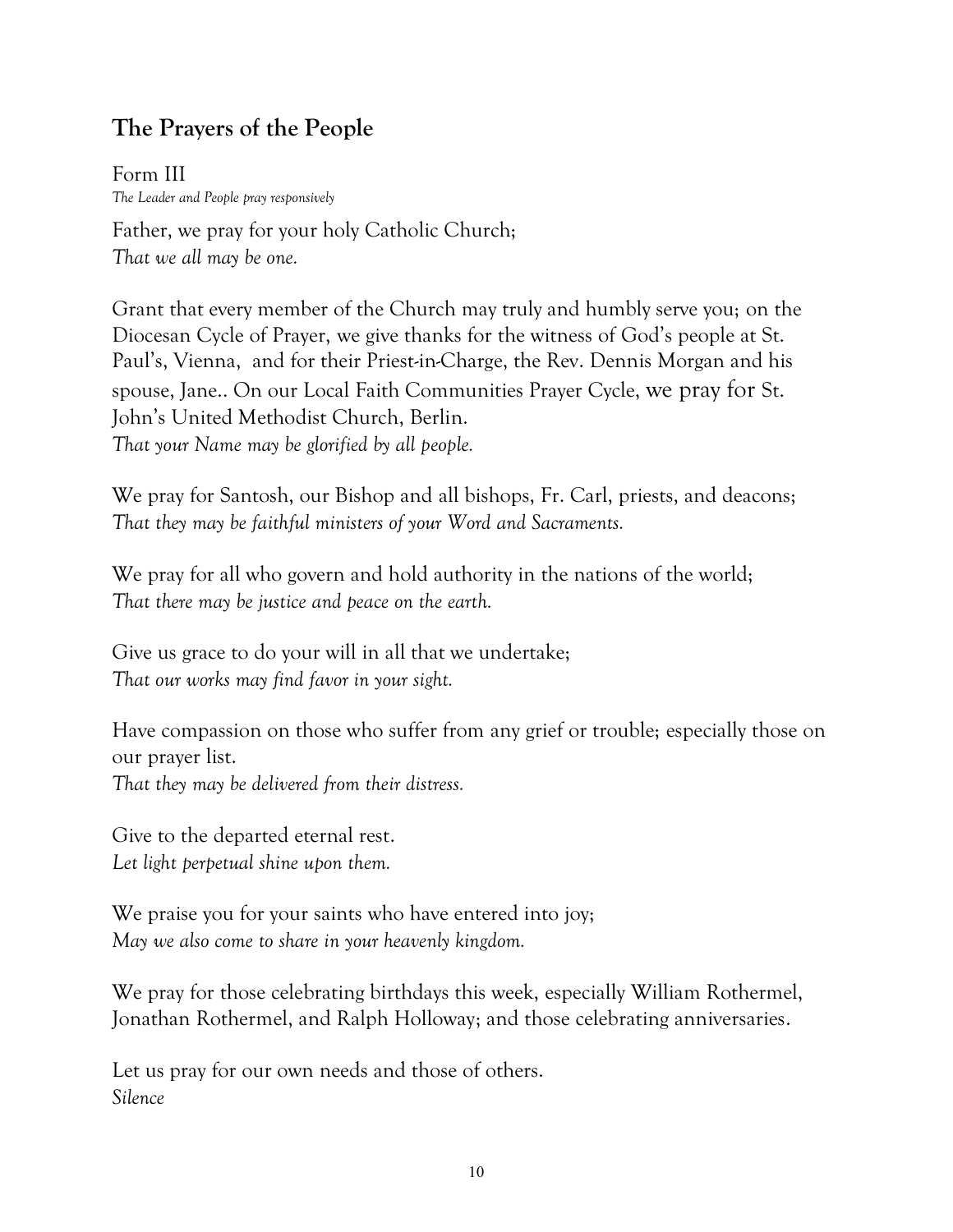#### *Diocesan Collect*, *said in unison*

Gracious God, through the movement of your Holy Spirit, strengthen us here at St. Paul's by-the-Sea and in the Diocese of Easton as an inviting and welcoming people; receive our worship, nurture our life in Christ that we may evermore faithfully serve all your people, both near and far; this we pray through Jesus Christ our Lord. Amen.

#### *Clergy Search Prayer, said in unison*

Gracious God, we are reminded of your gifts in and for all the children of the Church. Call on us now; use us, in service of your whole Church. As we work to call a new pastor to our congregation, may your Holy Spirit lead us to discern the gifts we seek and see those gifts clearly in candidates you are sending us. In our communications, interviews and meetings with them, may we find ourselves once again who we surely are in Christ Jesus, stewards of your many gifts. Amen.

*Bishop's Prayer for Peace, said in unison* God of timelessness, From chaos and disorder you brought forth the beauty of creation; From the chaos of war and violence Bring forth the beauty of peace. God of compassion You saw the humanity of the outcast and the stranger; Help us to see the evils of our hatreds and suspicions and to turn them into the embrace of your Beloved Community. God of peace, Through your love on the cross You overcame the power of violence and death; Turn us away from the love of power That we may transform a warring world through the power of your love. Amen

*The Celebrant adds a concluding Collect* Almighty and eternal God, ruler of all things in heaven and earth: Mercifully accept the prayers of your people, and strengthen us to do your will; through Jesus Christ our Lord. *Amen.*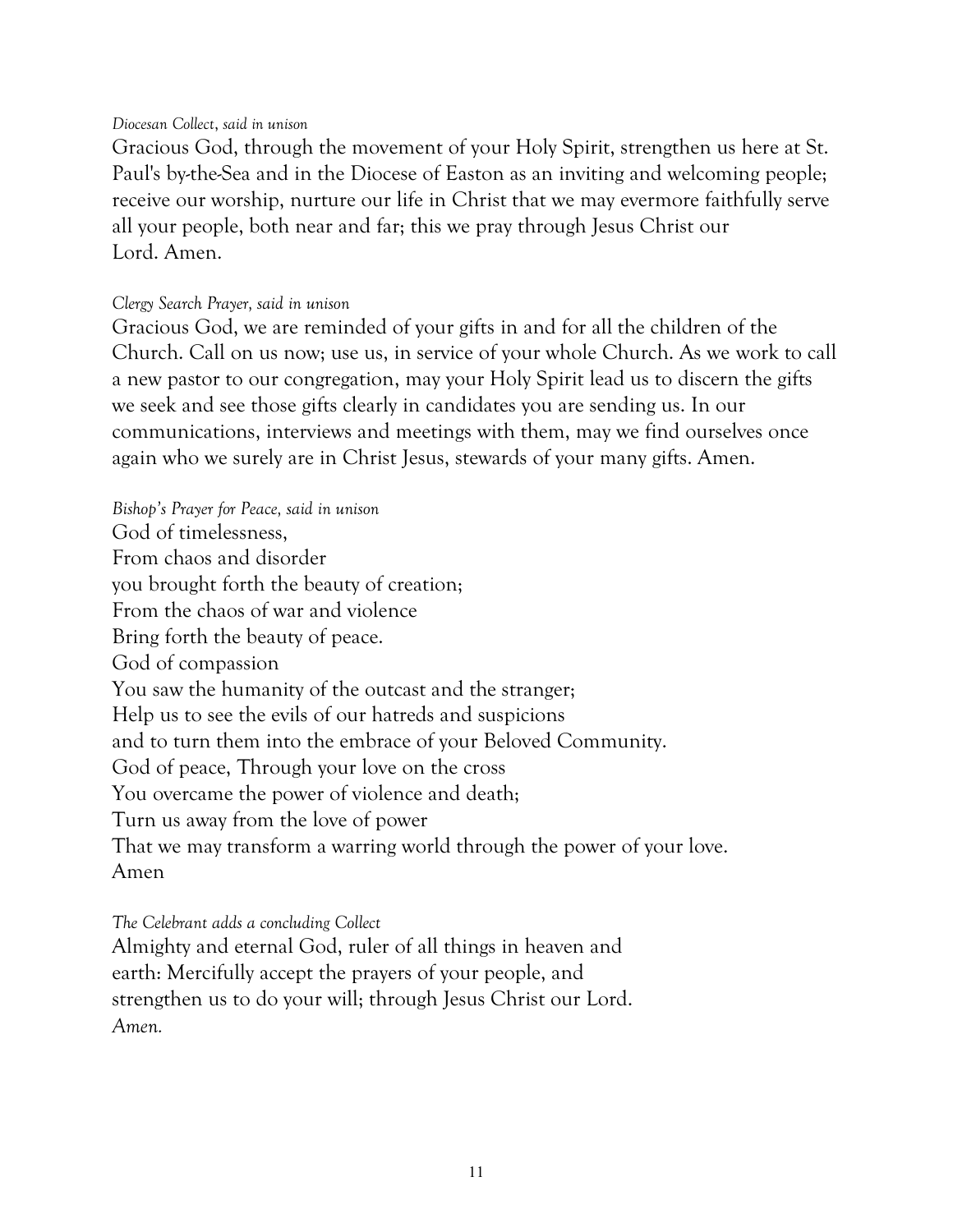#### **The Peace**

*All stand. The Celebrant says to the people*

The peace of the Lord be always with you. *People* And also with you.

*Then the Ministers and People may greet one another in the name of the Lord.*

#### **ANNOUNCEMENTS**

# **Holy Communion**

#### **Offertory**

*The Celebrant says to the people* Walk in love, as Christ loved us and gave himself for us, an offering and sacrifice to God. *Ephesians 5:2*

#### **Doxology**

## **Eucharistic Prayer C**

*The people remain standing. The Celebrant, whether bishop or priest, faces them and sings or says*

The Lord be with you.

*People* And also with you.

*Celebrant* Lift up your hearts.

*People* We lift them to the Lord.

*Celebrant* Let us give thanks to the Lord our God.

*People* It is right to give him thanks and praise.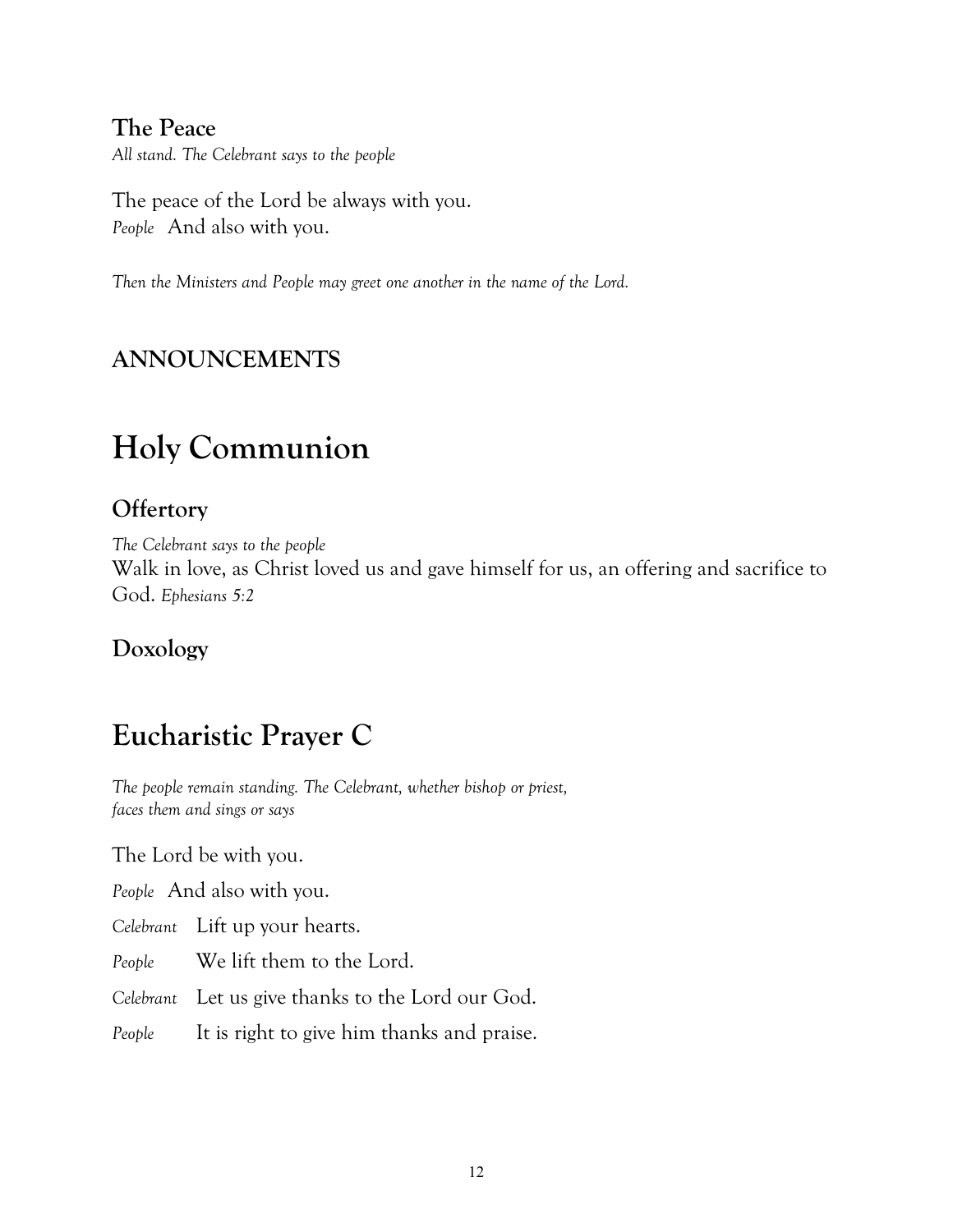*Then, facing the Holy Table, the Celebrant proceeds* God of all power, Ruler of the Universe, you are worthy of glory and praise. *Glory to you for ever and ever.*

At your command all things came to be: the vast expanse of interstellar space, galaxies, suns, the planets in their courses, and this fragile earth, our island home. *By your will they were created and have their being.*

From the primal elements you brought forth the human race, and blessed us with memory, reason, and skill. You made us the rulers of creation. But we turned against you, and betrayed your trust; and we turned against one another. *Have mercy, Lord, for we are sinners in your sight.*

Again and again, you called us to return. Through prophets and sages you revealed your righteous Law. And in the fullness of time you sent your only Son, born of a woman, to fulfill your Law, to open for us the way of freedom and peace. *By his blood, he reconciled us. By his wounds, we are healed.*

And therefore we praise you, joining with the heavenly chorus, with prophets, apostles, and martyrs, and with all those in every generation who have looked to you in hope, to proclaim with them your glory, in their unending hymn:

*Celebrant and People* Holy, Holy, Holy Lord, God of power and might, heaven and earth are full of your glory. Hosanna in the highest. Blessed is he who comes in the name of the Lord. Hosanna in the highest.

*The Celebrant continues*

And so, Father, we who have been redeemed by him, and made a new people by water and the Spirit, now bring before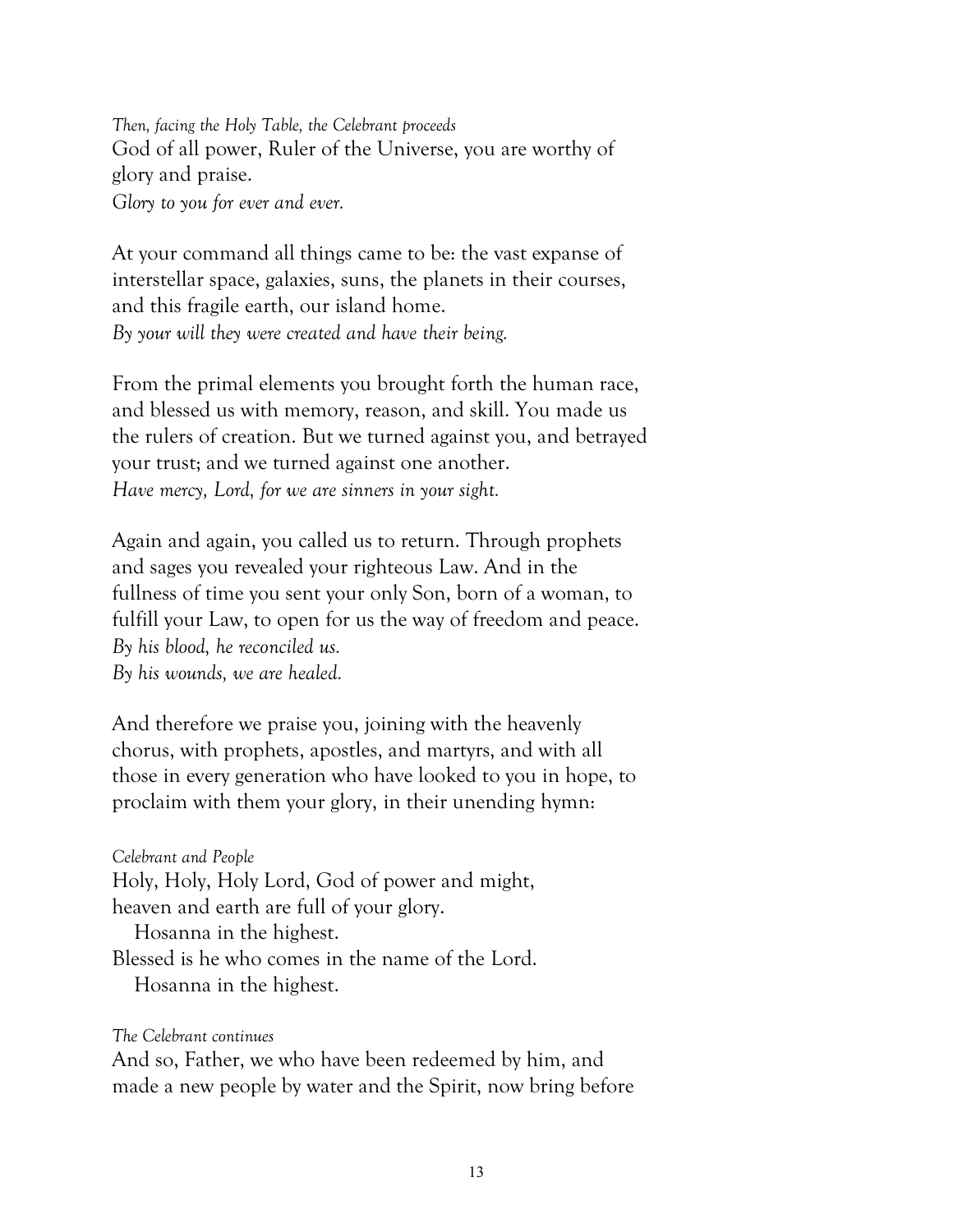you these gifts. Sanctify them by your Holy Spirit to be the Body and Blood of Jesus Christ our Lord.

On the night he was betrayed he took bread, said the blessing, broke the bread, and gave it to his friends, and said, "Take, eat: This is my Body, which is given for you. Do this for the remembrance of me."

After supper, he took the cup of wine, gave thanks, and said, "Drink this, all of you: This is my Blood of the new Covenant, which is shed for you and for many for the forgiveness of sins. Whenever you drink it, do this for the remembrance of me."

Remembering now his work of redemption, and offering to you this sacrifice of thanksgiving, *We celebrate his death and resurrection, as we await the day of his coming.*

Lord God of our Fathers: God of Abraham, Isaac, and Jacob; God and Father of our Lord Jesus Christ: Open our eyes to see your hand at work in the world about us. Deliver us from the presumption of coming to this Table for solace only, and not for strength; for pardon only, and not for renewal. Let the grace of this Holy Communion make us one body, one spirit in Christ, that we may worthily serve the world in his name.

*Risen Lord, be known to us in the breaking of the Bread.* Accept these prayers and praises, Father, through Jesus Christ our great High Priest, to whom, with you and the Holy Spirit, your Church gives honor, glory, and worship, from generation to generation. *AMEN.*

And now, as our Savior Christ has taught us, we are bold to say,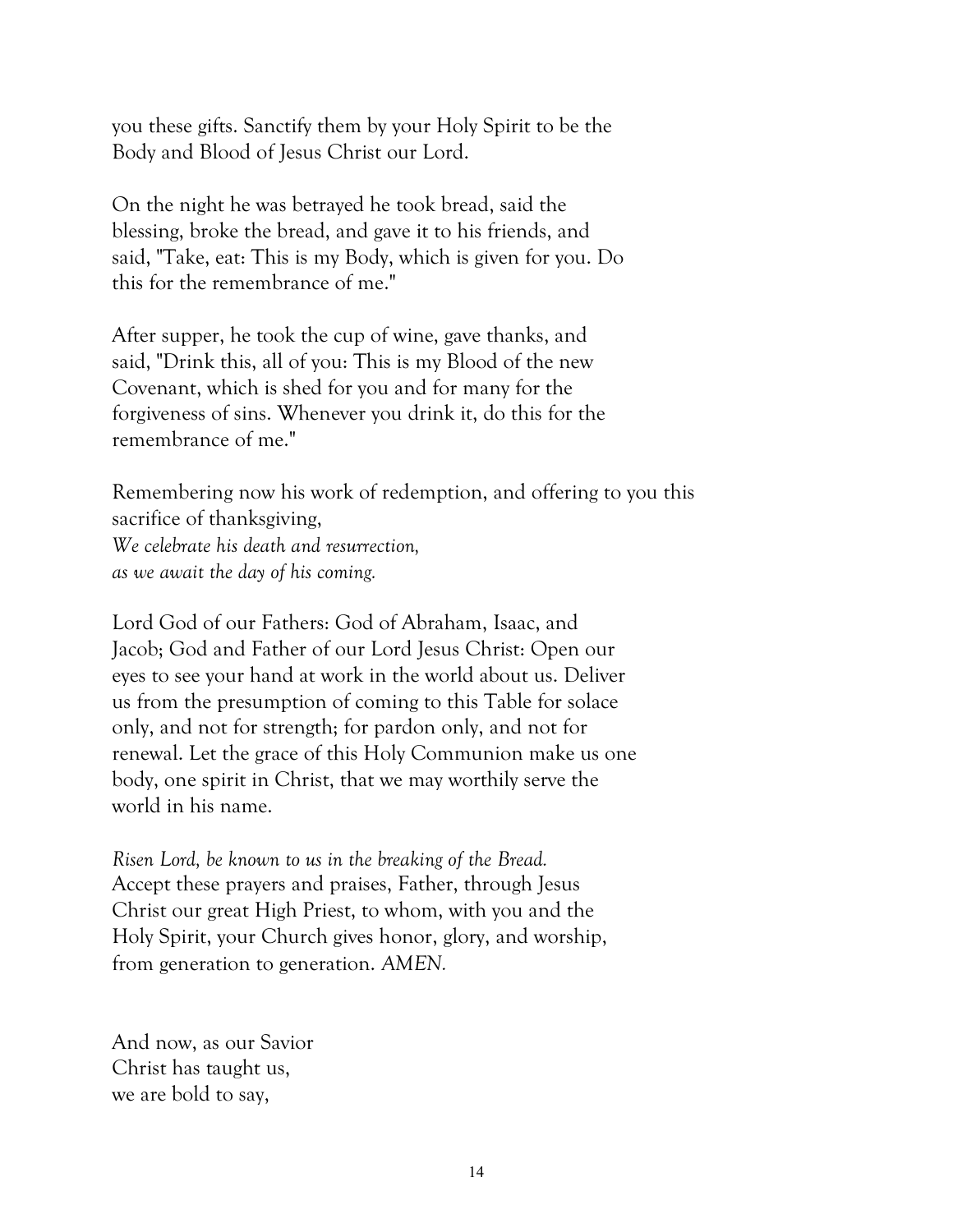*People and Celebrant* Our Father, who art in heaven, hallowed be thy Name, thy kingdom come, thy will be done, on earth as it is in heaven. Give us this day our daily bread. And forgive us our trespasses, as we forgive those who trespass against us. And lead us not into temptation, but deliver us from evil. For thine is the kingdom, and the power, and the glory, for ever and ever. *Amen.*

#### **The Breaking of the Bread**

*The Celebrant breaks the consecrated Bread. A period of silence is kept.*

*Then may be sung or said* Christ our Passover is sacrificed for us; *Therefore let us keep the feast.*

*Facing the people, the Celebrant says the following Invitation*

The Gifts of God for the People of God.

Take them in remembrance that Christ died for you, and feed on him in your hearts by faith, with thanksgiving.

*The people receive the Sacrament in one kind. Proceed to the altar rail by the center aisle and exit by the side aisles.*

*The Bread and the Cup are given to the communicants with these words* The Body of Christ, the bread of heaven. [*Amen.*]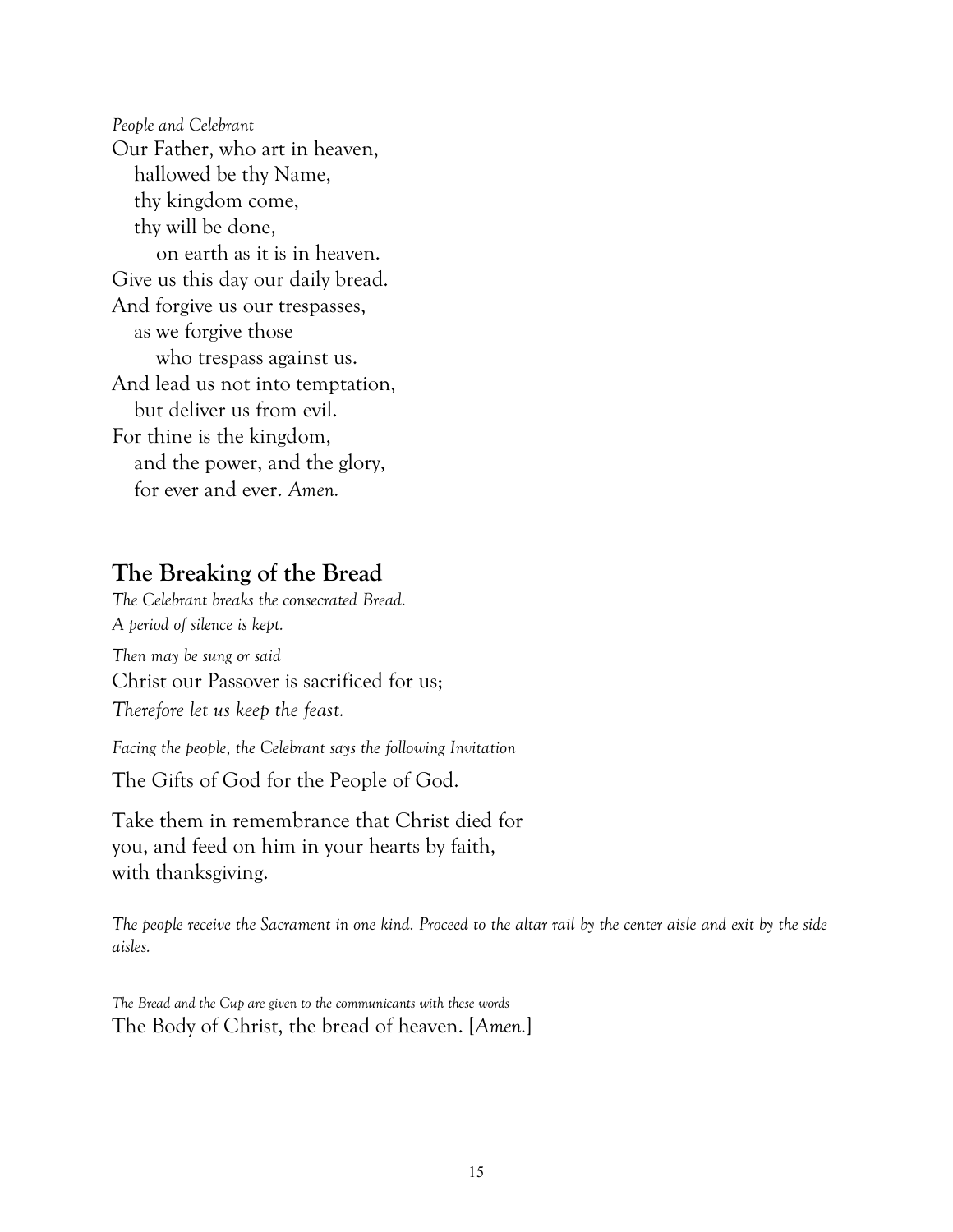#### **Communion Hymn: Hymnal 1982, #337**

1 And now, O Father, mindful of the love that bought us, once for all, on Calvary's tree, and having with us him that pleads above, we here present, we here spread forth to thee that only offering perfect in thine eyes, the one true, pure, immortal sacrifice.

2 Look Father, look on his anointed face, and only look on us as found in him; look not on our misusings of thy grace, our prayer so languid, and our faith so dim: for lo! between our sins and their reward we set the passion of thy Son our Lord.

3 And then for those, our dearest and our best, by this prevailing presence we appeal: O fold them closer to thy mercy's breast! O do thine utmost for their souls' true weal! From tainting mischief keep them pure and clear, and crown thy gifts with strength to persevere.

4 And so we come: O draw us to thy feet, most patient Savior, who canst love us still! And by this food, so awesome and so sweet, deliver us from every touch of ill: in thine own service make us glad and free, and grant us never more to part from thee.

*After Communion, the Celebrant says* Let us pray.

*Celebrant and People* Eternal God, heavenly Father, you have graciously accepted us as living members of your Son our Savior Jesus Christ, and you have fed us with spiritual food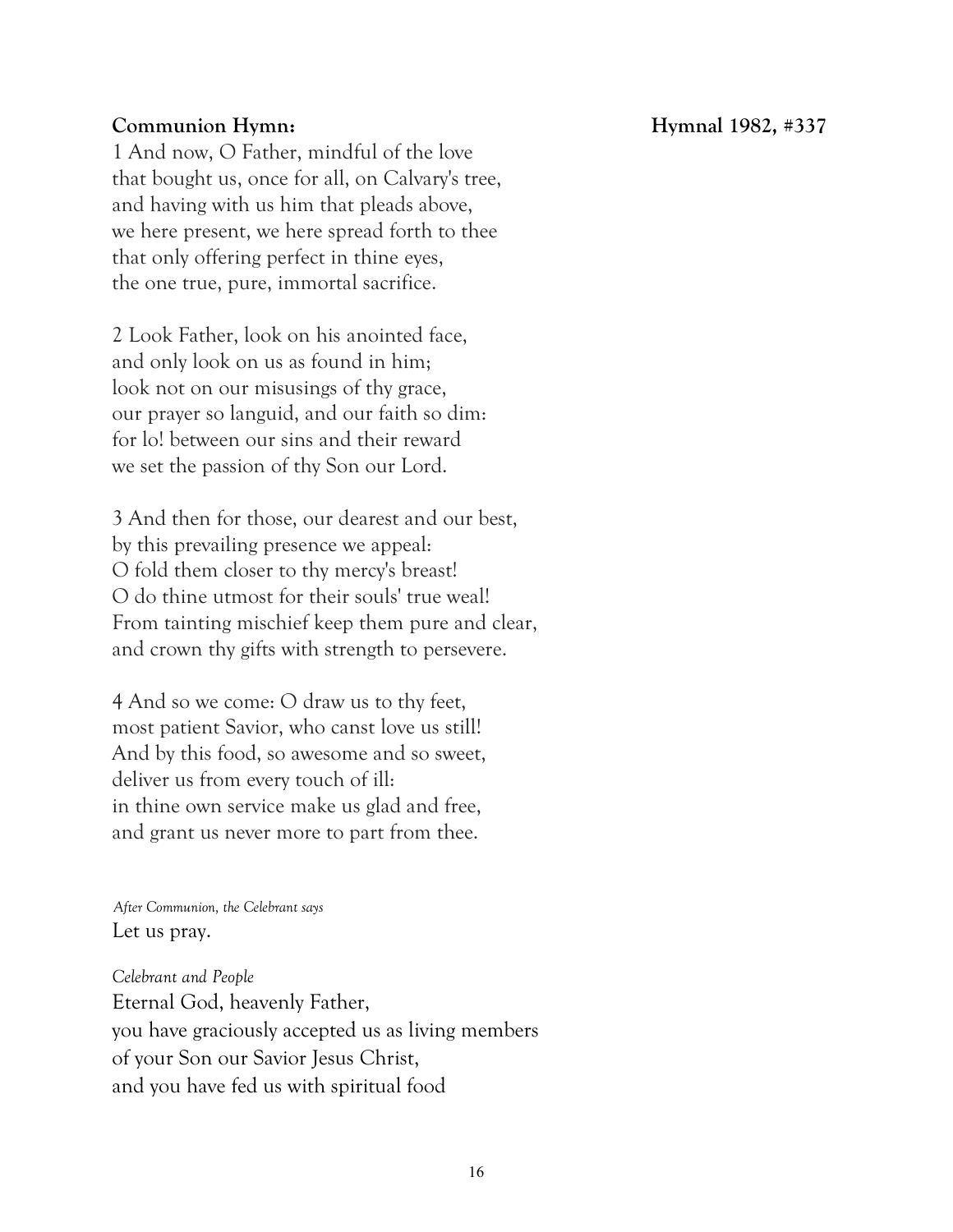in the Sacrament of his Body and Blood. Send us now into the world in peace, and grant us strength and courage to love and serve you with gladness and singleness of heart; through Christ our Lord. Amen.

#### **Blessing**

1 "Take up your cross," the Savior said, "if you would my disciple be; take up your cross with willing heart, and humbly follow after me."

2 Take up your cross; let not its weight fill your weak spirit with alarm; his strength shall bear your spirit up and brace your heart and nerve your arm.

3 Take up your cross, heed not the shame, and let your foolish heart be still; the Lord for you accepted death upon a cross, on Calvary's hill.

4 Take up your cross, then, in his strength, and calmly every danger brave: it guides you to abundant life and leads to victory o'er the grave.

5 Take up your cross, and follow Christ, nor think till death to lay it down; for only those who bear the cross may hope to wear the glorious crown.

**Recessional Hymn: Hymnal 1982, #675**